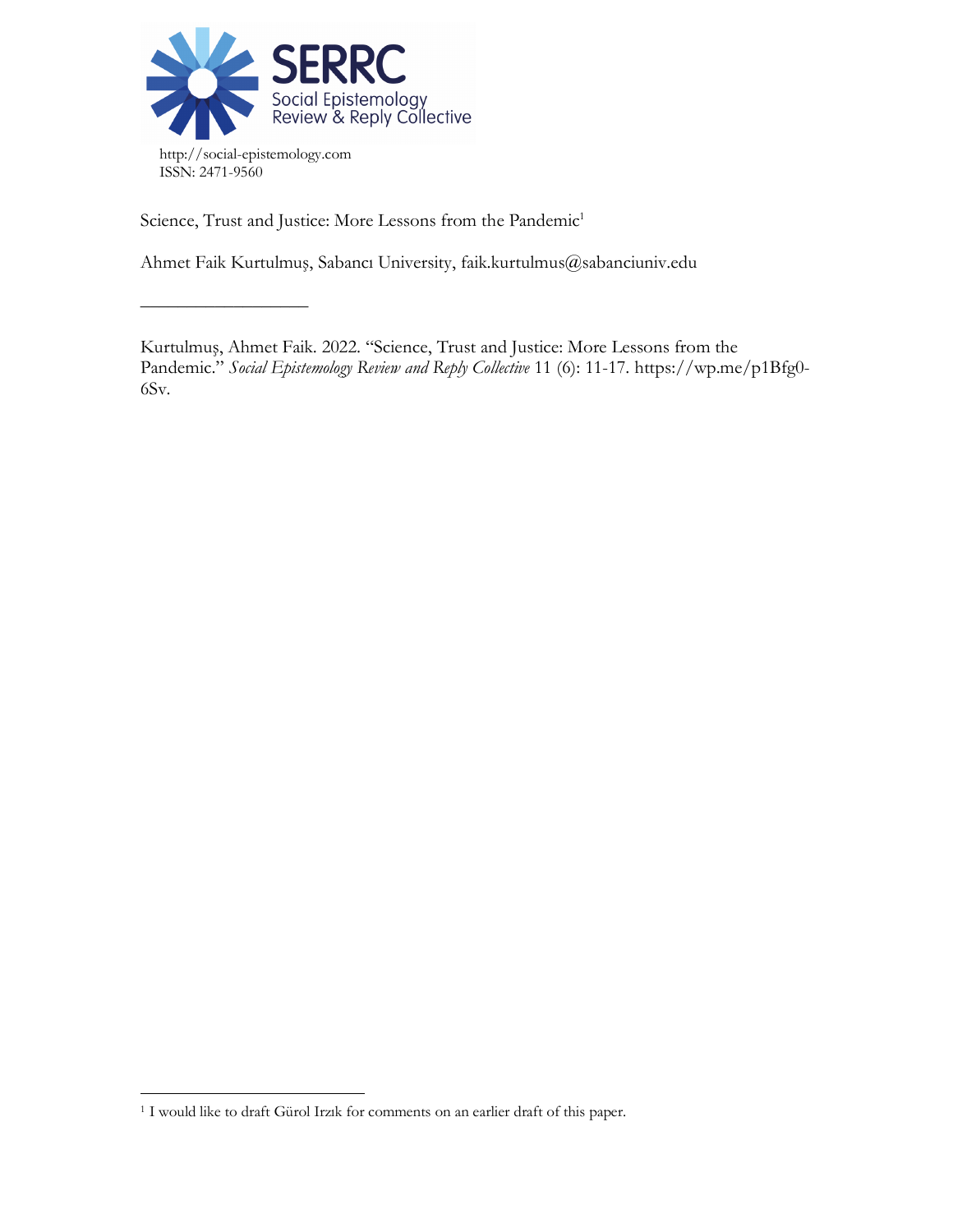

Take a question like the safety and effectiveness of COVID-19 vaccines. Whether an ordinary citizen or a public official can acquire the correct answer to this question depends on the functioning of the epistemic basic structure of their society. *The epistemic basic structure of a society* consists of "the institutions that have a crucial role in *the distribution of knowledge*, that is, in the production and dissemination of knowledge, and in ensuring that people have the capability to assimilate what is disseminated by providing them with the necessary educational background and intellectual skills" (Kurtulmus and Irzık 2017, 129). It includes institutions of science and education, the media, search engines, libraries, museums, think tanks, and various government agencies.

## **Regarding the Epistemic Basic Structure**

The concept of the epistemic basic structure and the analytical distinction between its main functions, which together determines people's opportunity to acquire knowledge, provide a diagnostic tool. When people fail to acquire the correct answer to a question they have an interest in, such as the effectiveness of lockdowns or vaccines, we can ask the following questions.

1. *Production:* Is there well-conducted and reliable research about these questions?

2. *Dissemination:* If so, have the findings of this research been disseminated? Can people access these findings? Have the results of research been presented in a way that people can comprehend and evaluate? Have these findings been presented by sources that people can trust? Have steps been taken to help people identify reliable sources?

*3. Assimilation:* Have people been provided with the requisite educational background and intellectual skills to understand and evaluate the findings disseminated to them (Kurtulmus and Irzık 2017, 135)?

Guided by these questions, we can determine where the epistemic basic structure of a society has failed citizens and where we need to make improvements.

In "Epistemology and the Pandemic: Lessons from an Epistemic Crisis" Petr Špecián conducts such an inquiry into the failure to effectively respond to the pandemic in Czechia. He suggests that the response to the COVID-19 pandemic in Czechia was hampered by an "epistemic crisis": "a breakdown in the social division of epistemic labor, compelling the citizens to revert to the 'naïve' epistemology of common sense and personal experience" (Špecián 2022, 167). The public failed to make use of existing expert knowledge that would enable an effective response to the pandemic. This happened, not because the relevant knowledge was missing or because the public was irrational. The fault lay with the process of knowledge dissemination. Members of the public faced serious obstacles in identifying the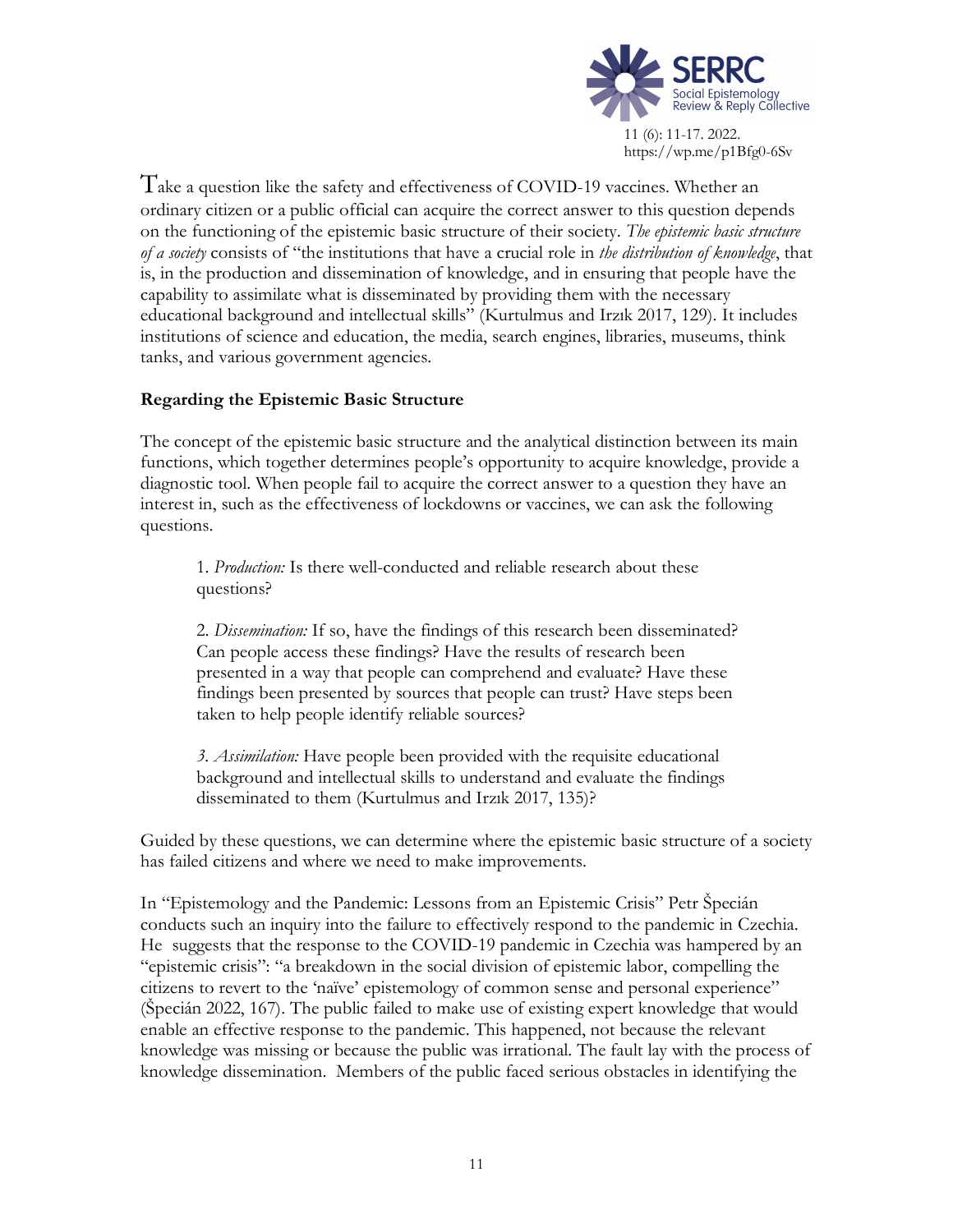#### *A.F. Kurtulmuş*

right experts because of the failures of institutions responsible for disseminating knowledge to the public.

Špecián identifies three obstacles people faced when trying to determine which experts to rely on. First, the answer to the question "What is the relevant domain of expertise when formulating a policy response to COVID-19?" was not clear. Should one consult doctors or epidemiologists? Or, perhaps anyone with expertise in making causal inferences, including economists? In Czechia, it was frontline medical professionals, who compared to epidemiologists underplayed the severity of the pandemic, that the public paid most attention to. Second, the criteria that the public could rely on to identify which experts to trust in cases of disagreement among them were not sufficient to help them decide. Experts who favored and experts who opposed a cautious approach to the pandemic were similarly credentialed. They did not differ in terms of their exposure to conflicts of interest. Comparing their track records also did not produce a clear verdict. Third, the meta-experts that the public could rely on to help them identify the experts, the media and the government, were compromised by conflicts of interest.

According to Špecián, the failure of knowledge dissemination, which led to an epistemic crisis, cost many lives. To be better prepared for the future we need to build institutions of knowledge dissemination that will enable members of the public to identify the experts and make use of existing knowledge in society.

In his paper, Špecián makes two crucial assumptions: the knowledge that people needed to better respond to the pandemic existed and people were not irrational. As he concedes, these assumptions may be questioned. However, this does not weaken the paper's argument but strengthens it. The paper, in effect, shows that unless the channels of knowledge dissemination work properly members of the public will fail to benefit from existing knowledge in their society through no fault of their own. Thus, the paper demonstrates the necessity and importance of having a well-functioning institutional framework of knowledge dissemination.

Given its goals, Špecián's paper does not address the production of knowledge or questions of distributive epistemic justice that bear on both the production and dissemination of knowledge. In this short note, I want to explore these questions in relation to the pandemic.

# **Two Duties of Justice**

The epistemic basic structure of a society has two duties of justice. First, it should serve citizens fairly and provide them with the opportunity to gain knowledge they need to deliberate about and pursue their personal good and the common good. Second, it should produce and disseminate the expert knowledge necessary for the design and effective implementation of just laws and policies (Kurtulmus 2020, 819).

Discussing distributive epistemic injustice in the context of science, we distinguished between two corresponding injustices (Irzik and Kurtulmus forthcoming).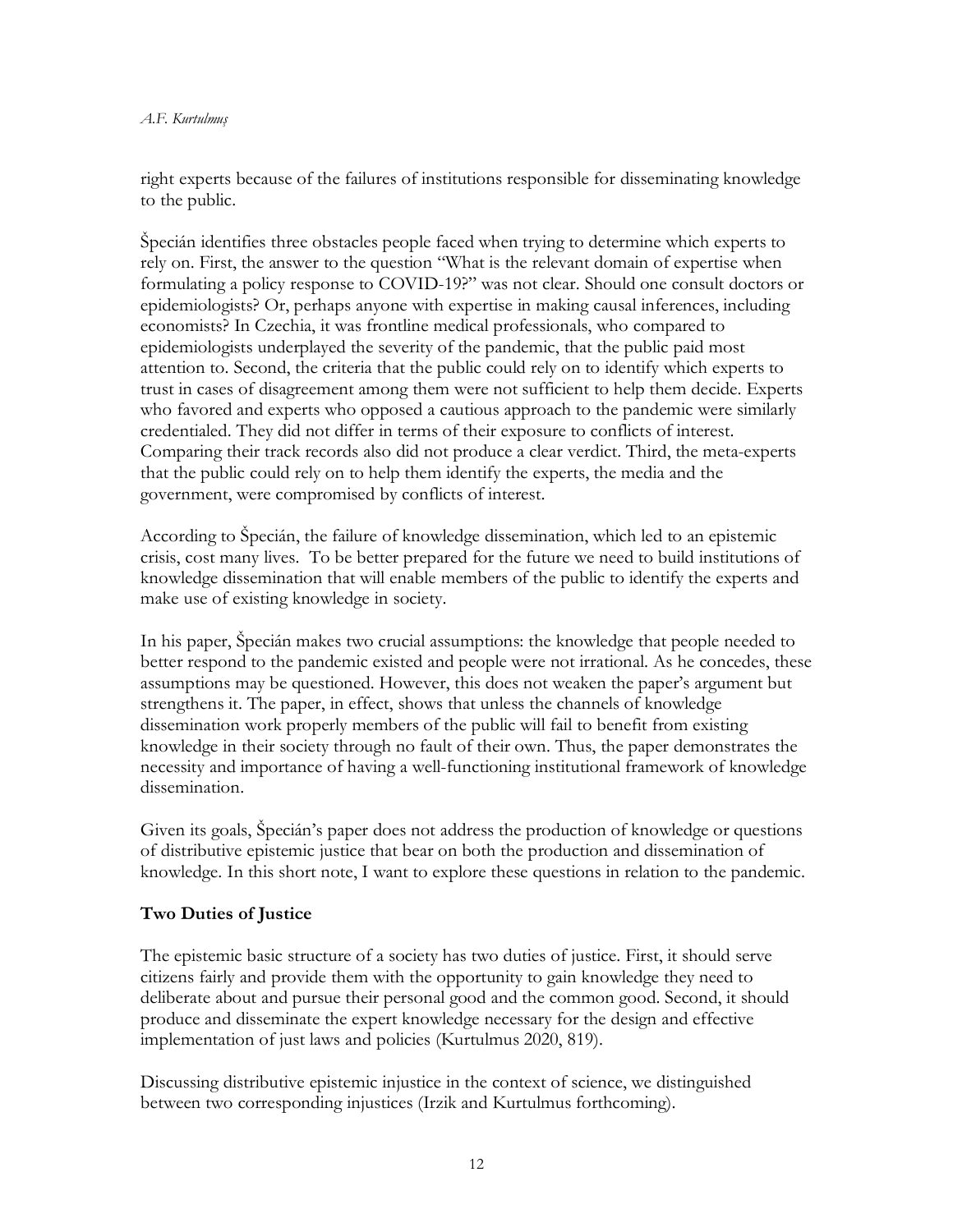

*Primary distributive epistemic justice* is concerned with the knowledge ordinary citizens need. It requires that science produce reliable research that meets knowledge needs of all groups in a society regardless of their race, ethnicity, class, religion, and gender. If a society has the necessary resources but its scientific institutions do not provide knowledge people have an objective interest in or does so unfairly, giving undue priority to some over others, then the ensuing deprivation of the opportunity to acquire knowledge itself constitutes a primary distributive epistemic injustice.

*Secondary distributive epistemic justice* is concerned with the production of scientific knowledge public officials need for carrying out their tasks required by justice, such as providing health care, designing and implementing effective social and environmental policies, and maintaining a fair legal system. Injustice in this context arises when public officials commit or fail to remedy injustices because of a lack of scientific knowledge due to the poor or unfair social organization of scientific research.

Both injustices arise when scientific research neglects certain interests. Thus, the practice of excluding women subjects from medical studies, for instance, meant that women and doctors treating them lacked knowledge about the effects of various medical interventions on women (Dusenbery 2017; Criado-Perez 2019; Schiebinger 2020).

The recent literature on the role of non-epistemic values in science suggests that these injustices arise in more subtle ways too. This topic has initially been discussed in the context of "inductive risk". When we accept or reject an hypothesis on the basis of evidence, there is always the possibility of error. We can erroneously accept a false hypothesis or reject a true hypothesis. Accepting or rejecting an hypothesis on the basis of a given body of evidence requires weighing the consequences of these kinds of errors (Rudner 1953; Douglas 2009).

Drawing inferences on the basis of evidence is not the only site of error in the process of scientific inquiry. As Biddle and Kukla point out the operationalization of concepts, deciding whether to include or exclude borderline data points, various decisions in modelling, and setting diagnostic criteria all contain risks of error and require value judgments (2017, 220-1). For this reason, they introduce the broader category of "epistemic risk" that encompasses "any risk of epistemic error that arises anywhere during knowledge practices" (Biddle and Kukla 2017, 218).

The allocation of epistemic risks in scientific research can cause both primary and secondary distributive epistemic injustices. If, for instance, scientists do not consider the harms of error for certain groups in their research that will guide policy or will be used by individuals this neglect will be an injustice.

## **Secondary Distributive Epistemic Injustice: "Report 9"**

I want to briefly consider questions of secondary distributive epistemic injustice that arise in research that guided public policy during the pandemic. In particular, I want to explore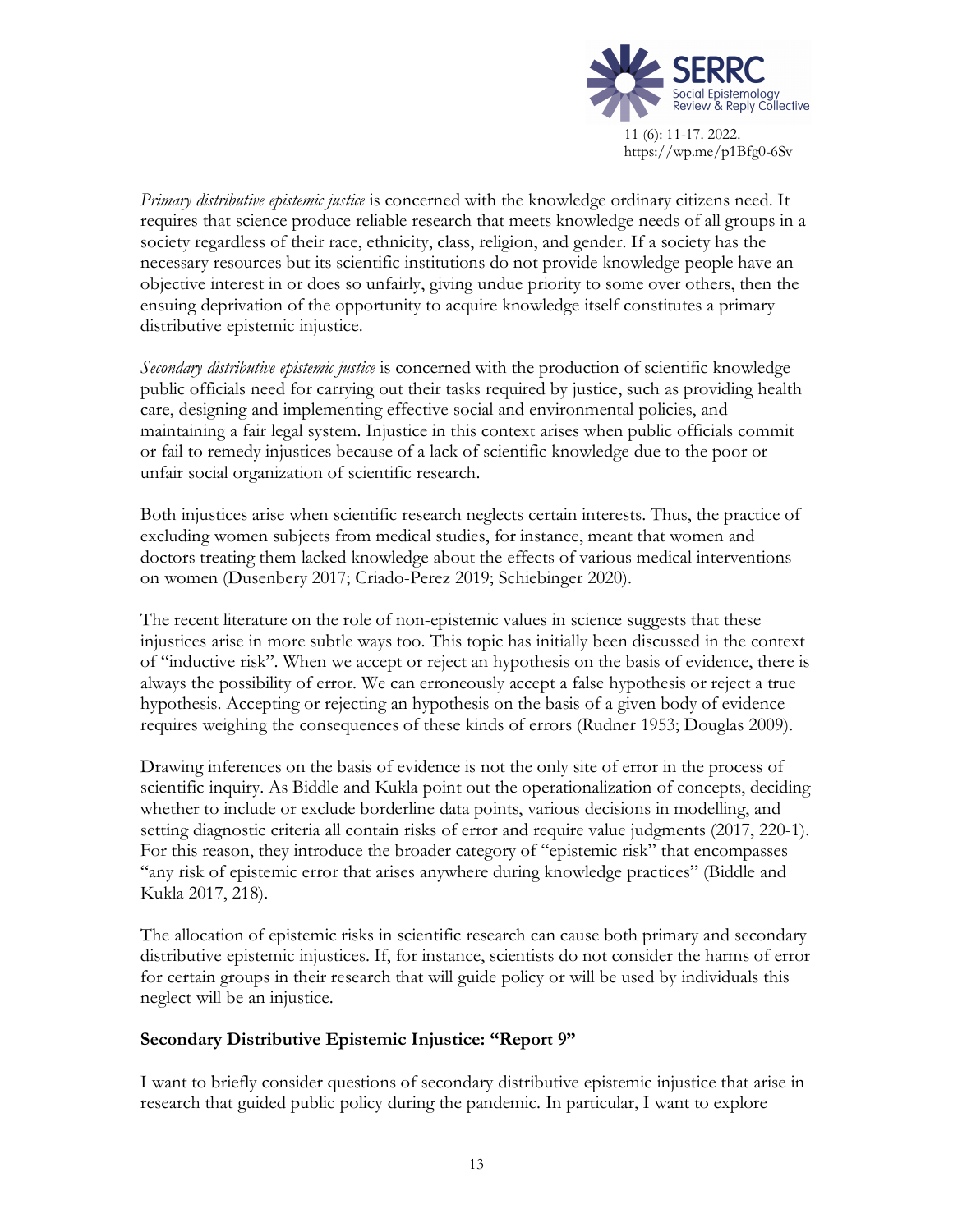#### *A.F. Kurtulmuş*

"Report 9" by the Imperial College Covid-19 Response Team, which played a significant role in policy making in the UK—and, more indirectly, elsewhere too—from the perspective of distributive epistemic justice.

When introducing the concept of epistemic risk, Biddle and Kukla note that models also embody epistemic risk and value-laden choices. In a recent article, Harvard and Winsberg sharpen this idea by introducing the concept of "representational risk" (2022). Building models involve value-laden decisions about "'what to represent' (i.e., decisions about what entities to include in and exclude from a representation) and 'how to represent' (i.e., decisions about entities already chosen for inclusion in the representation)" (2022, 2). These decisions bear on how adequate or inadequate a model is for the purpose that the model is used for.

The policy responses to the pandemic give rise to issues of distributive justice, because the disease does not pose the same risk on all people and the benefits and burdens of policies to slow its spread are not the same for everyone. Holding all else constant, the younger you are the less likely you are to die from the virus if infected. The different non-pharmaceutical interventions (NPI's) that can be used to reduce the transmission of the virus also pose differential costs on people. School and university closures have a greater impact on the young and people with children. The education of the children of those who are better off is likely to suffer less than those of the worse off. Economically, people with jobs that can easily be moved online are less affected from lockdowns than those for whom this is not an option. Some groups are better sheltered from the long-term economic repercussions of lockdowns than others.

"Report 9" by the Imperial College Covid-19 Response Team which had a direct impact on the UK response to the pandemic illustrates the relationship between modelling choices and questions of distributive epistemic justice (Ferguson et al. 2020). The aim of the report was to assess different NPI's that could reduce the spread of the virus. The report compared strategies of mitigation, which aimed to slow down the transmission of the virus, with strategies of suppression aimed at reducing the reproduction number to below 1. It concluded that "epidemic suppression is the only viable strategy at the current time" (Ferguson 2020, 16).

There are two kinds of value-laden choices in the model that stand out. The first, in line with Harvard and Winsberg's analysis, is the choice of what to represent. The model represents three outcomes under different NPI's: number of cases, number of deaths, and number of critical care beds occupied and how this last number relates to existing capacity. While recognizing that the interventions can have economic and social costs, the report does not offer any estimates of these. These choices regarding what to represent highlight some costs and benefits of NPI's and obscure others.

The second kind of choice concern the values for the hundreds of parameters in the model for many of which the modelers lacked good estimates (Winsberg, Brennan and Suprenanat 2020, 225). Under these conditions of high uncertainty, the assignment of values to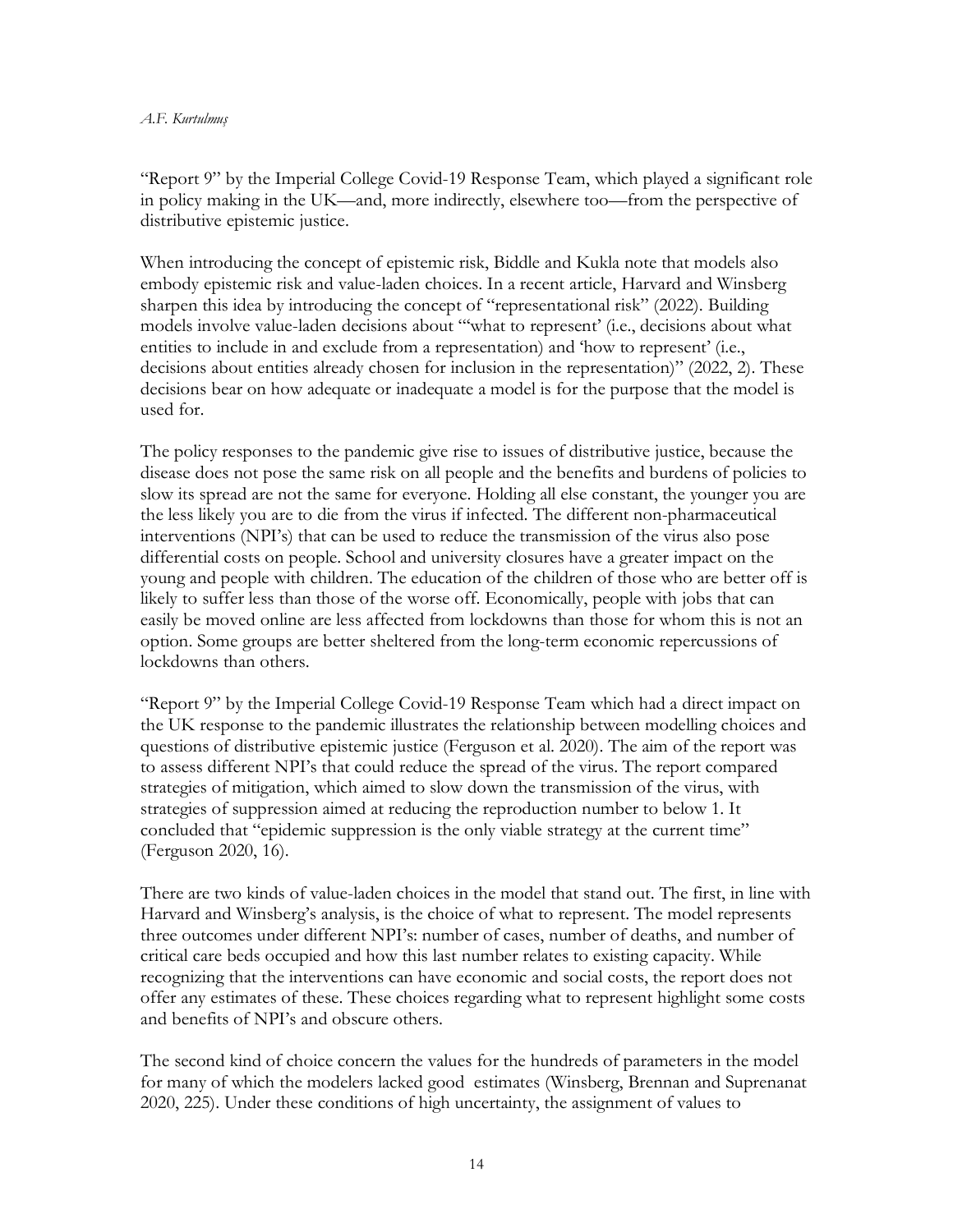

parameters were likely to reflect value judgments. Here is how Winsberg, Brennan and Suprenanat put it:

... [C]onsider the ICL model and the choice of value for the parameter representing the probability of infection transmission at home while socially isolating. If you assume that the probability of getting infected at home goes up by 25% while socially isolating, this makes social isolation look far more attractive than if you assume that the probability of getting infected at home goes up by 35% while socially isolating. If you think that social isolation is the more prudent policy, because you think that risking losing lives to disease is a more serious risk than risking losses to the economy or to political freedoms, this may be reason enough to choose the former specification. The reader might think this is a small change. And indeed, maybe it is. But a model with almost 700 such unconstrained choices, each of which produces non-linear effects on the model output, creates a highly flexible model (2020, 228-9).

In other words, there is the possibility that certain policy choices were inevitably baked into the model that informed policy.

The pandemic was "a high-stakes, high-uncertainty issue, where evidence was scant, the science not settled, and political decisions were urgent" (Pamuk 2021, 194). These factors made questions about values guiding scientific research salient. The different courses of action that could be pursued in response would place different distributions of burdens and benefits on different people, thus raising questions of distributive justice. The direct impact of the Imperial College Report on public health policy also made it special. Its decisions regarding what to represent and what to exclude in the model, which were understandable given the question the modelers were set, became more problematic because they contributed to the exclusion of various considerations from the policy making process that depended primarily on it.

This is far from establishing that the ICL report was an instance of secondary distributive epistemic injustice. To do that one would both need an account of what justice requires in this context and an in-depth study of choices made in the report.<sup>2</sup> Nevertheless, given that justice wasn't aimed at, it would be an unlikely coincidence if the report fulfilled the requirements of justice. To be better prepared for the next such crisis we need to think carefully about what justice requires in such contexts and how the requirements of justice can be incorporated into scientific practice.

## **Scientific Values and the Laypublic**

 <sup>2</sup> The issue of responsibility and culpability would require further argument. Suffice to note that, in light of the task they were given by the government, it cannot be wholly laid at the door of the scientists who prepared the report. When thinking about distributive epistemic justice in science, we need to be primarily thinking about the institutional framework rather than individuals. The same piece of research that gives rise to an injustice in one context can be innocuous in another.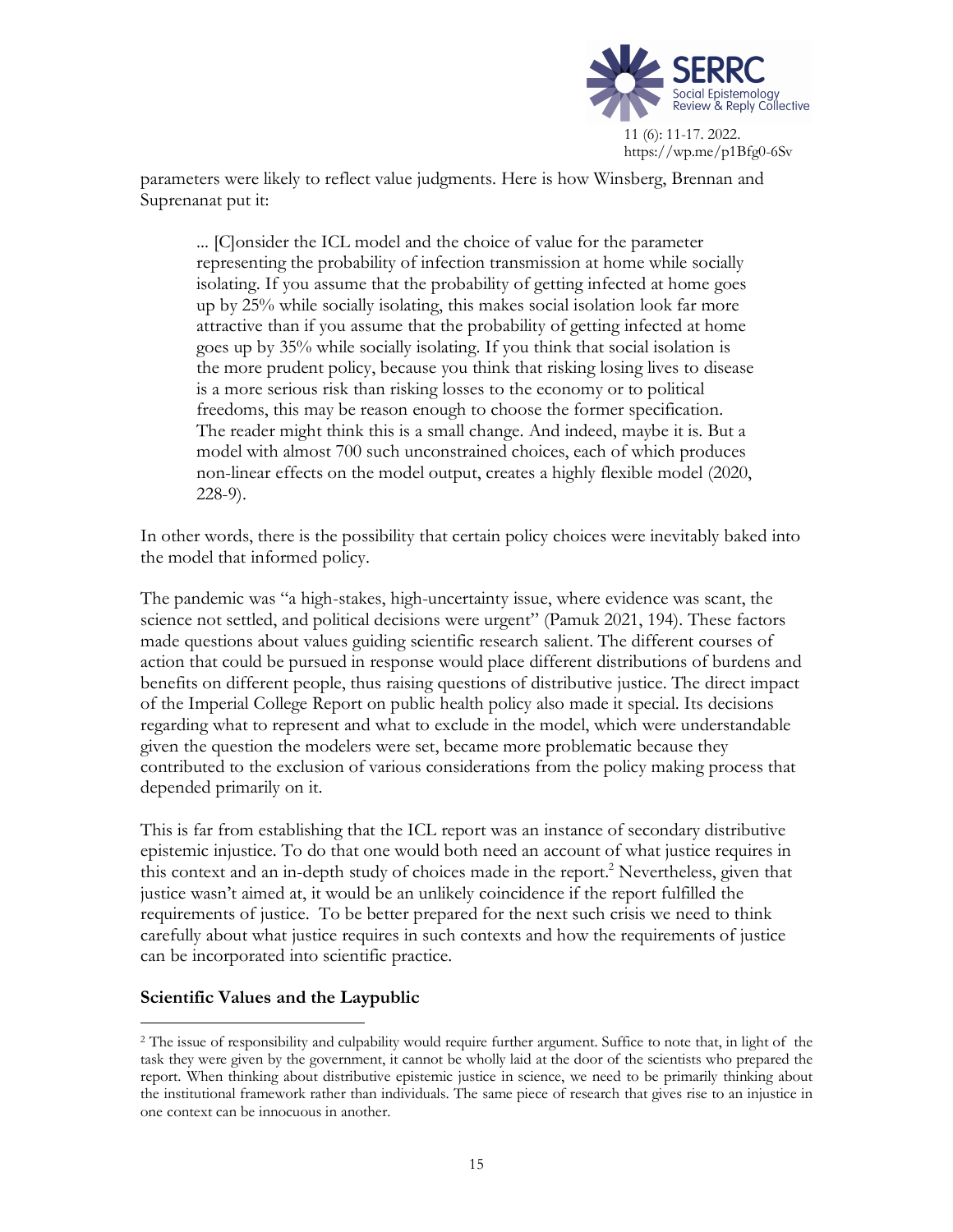Špecián shows that laypeople faced many obstacles when trying to identify which experts to rely on. Reflecting on the role of values in science and how value choices in scientific research raise issues of distributive justice brings to the fore further challenges laypeople face.

Here, it's helpful to distinguish between two kinds of epistemic trust in science: basic and enhanced (Irzık and Kurtulmus 2019). The challenge in having well-placed *basic trust* in science is identifying the scientists who are competent and truthful. This is the problem Špecián discusses in his paper. A society that overcomes the problems Špecián has identified would be one that has helped its members attain basic trust in the science that informs policy.

Given that scientists have to make various value-laden choices in their research, laypeople will also need to identify scientists whose assessment of epistemic risks match theirs. This is the challenge of well-placed *enhanced* trust. In certain cases, such as the claims made by the Intergovernmental Panel on Climate Change, this is not a problem, because the science is highly certain (John 2017). However, when the science is uncertain and there are many value-laden choices to be made, enhanced trust becomes an urgent and difficult problem.

The scientific research that informed public policy during the pandemic, such as the ICL model discussed above, is illustrative. There are two requirements of well-placed enhanced trust in this context. First, the public's assessment of the epistemic risks bearing on the model and those of the modelers should be aligned. If, for instance, scientific research is primarily concerned with not underestimating deaths that could result from a policy but the public wants other values to be also taken into account, then the public cannot have wellplaced enhanced trust in the science that informs policies.<sup>3</sup> Second, the public should have reasons for believing that there is such an alignment. If the public's values are incorporated into research but the public cannot see this, then they won't be able to have enhanced trust in the science that informs policies. As a result, there can be cases where the public refuses to comply with some scientific advice even though the challenge of bringing about basic trust has been overcome.

### **Assessing Knowledge Dissemination**

In concluding his article, Špecián issues a call for interdisciplinary thinking about "the institutional underpinning of knowledge dissemination" (2022, 175). I concur fully with his assessment of the difficulty and urgency of this task, and the need for drawing not just from philosophy but also the social and behavioral sciences. I would only add that, we should not think about dissemination alone but also pay attention the rest of the epistemic basic

<sup>&</sup>lt;sup>3</sup> There is a further problem, that I only flag here: if it's the public's unreflective views, which are not responsive to the requirements of justice, that are reflected in research, then it's obviously not an entirely welcome result.